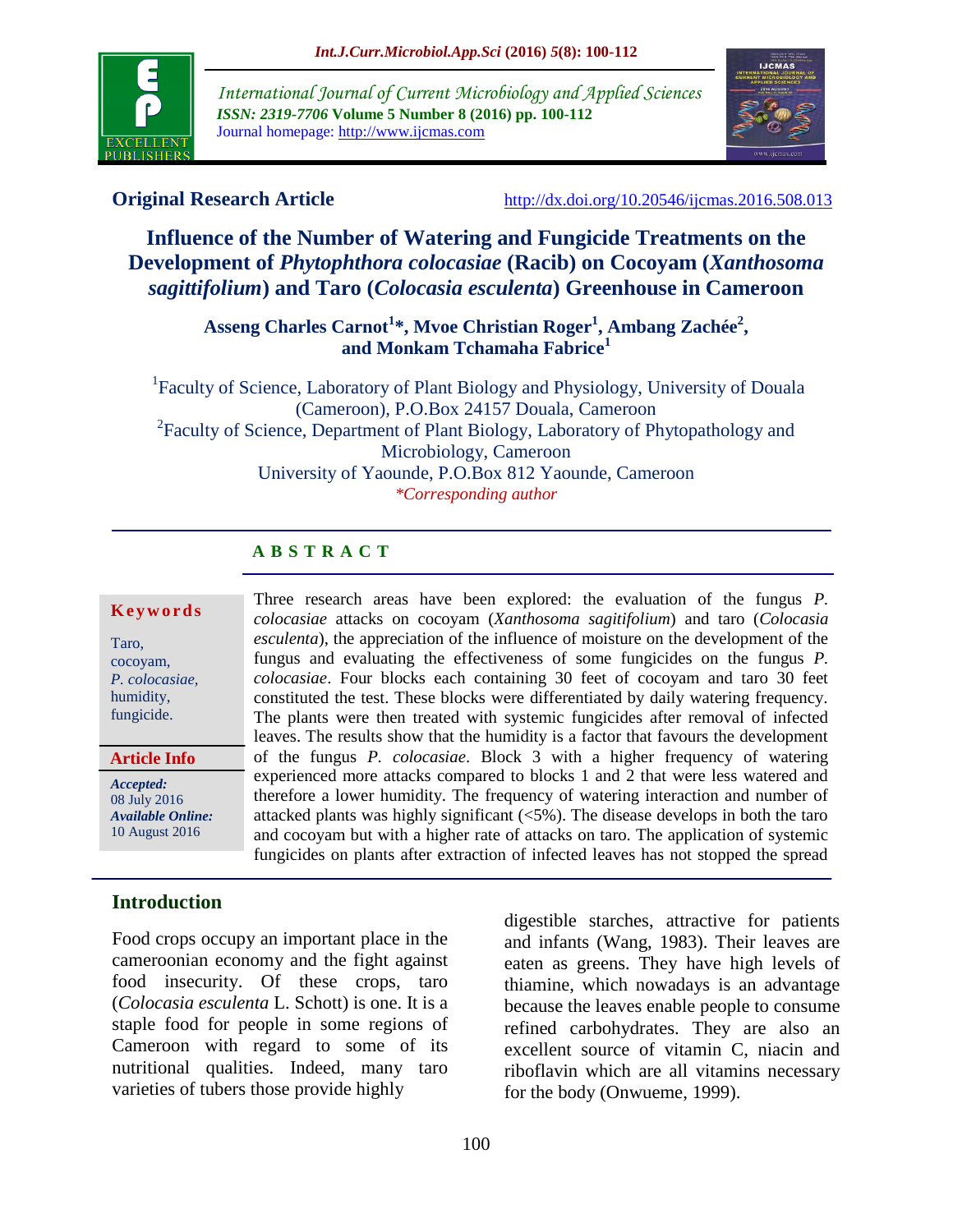*C. esculenta* is a monocotyledonous herbaceous plant, cultivated in tropical and subtropical regions. Native to parts of Southeast Asia and the Pacific They (Jianchu *et al*., 2001), it was introduced in Africa about 2000 years ago by the African East Coast (TPI, 2000-2004). Today, it is one of the five largest world tubers alongside cassava, potato, sweet potato and yam (FAO, 2010; Tewodros, 2013).

Cameroon and particularly in the western region, taro is a cultural food. It is a sacred and honored food. It is difficult, if not unthinkable to organize a ceremony in Bamileke country without taro dishes. However, several factors limit its production and mainly taro blight that is currently the leading cause of lower productivity.

This disease appeared in Cameroon in 2010 (Fontem *et al.*, 2011). His appearance caused a general panic among producers, the abandonment of cultivated land and therefore the scarcity of tubers and leaves on the local market. This is a fungal disease and its causal agent *Phytophthora colocasiae* (Racib), (Ghosh *et al*., 1991). It causes circular water-soaked lesions, purple to brown on leaves.

*P. colocasiae* is known to infect taro (C. esculenta, C. esculenta var. *Globulifera*) and some cultivars monkey or tamu (*Alocasia macrorrhiza*). No illnesses developed when this fungus was sprayed on cocoyam (*Xanthosoma brasiliense*) or other species of *Xanthosoma* (Lokesh *et al.*, 2014; Debon & Boula, 1992).

Mildew was found in all of the taro growing areas. The first symptoms of infection are characterized by the appearance of black circular spots on leaves and petioles. It destroys the parts of the leaf responsible for photosynthesis reducing its activity (Cox

and Kasimani, 1990a). Younger leaves on the adult plant are not affected by the disease. This is a condition that develops rapidly and can cause premature leaf death. Mildew usually appears during the rainy season, with high humidity, relatively low night temperatures (20-24  $\degree$  C) and daytime temperatures between 25 and 28 ° C.

Under these conditions, the disease spreads very quickly and within a week all the plants of the field may be severely affected. The space between the taro plants also is another factor that may influence the spread of the disease. It spreads rapidly in densely planted plots (Ivancic & Lebot, 2000). Infection often starts on the lobes and the sides of the sheet where the water accumulates. The spots enlarge, take irregular shapes and become dark brown edged with yellow. The initially specks give rise to secondary infections and soon after, the leaf blade collapses and dies. This disease has caused considerable losses in Cameroon, reducing the yield of over 70% (Fontem *et al*., 2011). In the Solomon Islands, for example, the taro cultivation had to be partly replaced by sweet potato lack of effective treatment (Cox and Kasimani, 1990b). The disease is present in Africa, India, Southeast Asia and several Pacific countries such as the Hawaiian Islands, the Solomon Islands, Papua New Guinea etc. (Trujillo, 1965; Gollifer *et al*., 1980; Jackson, 2001; Thankappan, 1985).

Regular removal of diseased leaves in the field does not reduce the rate of infection during rainy periods. The use of systemic fungicides such as Ridomil at regular intervals can stop the development of the disease (Das, 1997; Ghosh, 1991; Cox and Kasimani, 1990b). The best option is to fight the spread and use of resistant cultivars (Misra, 2000).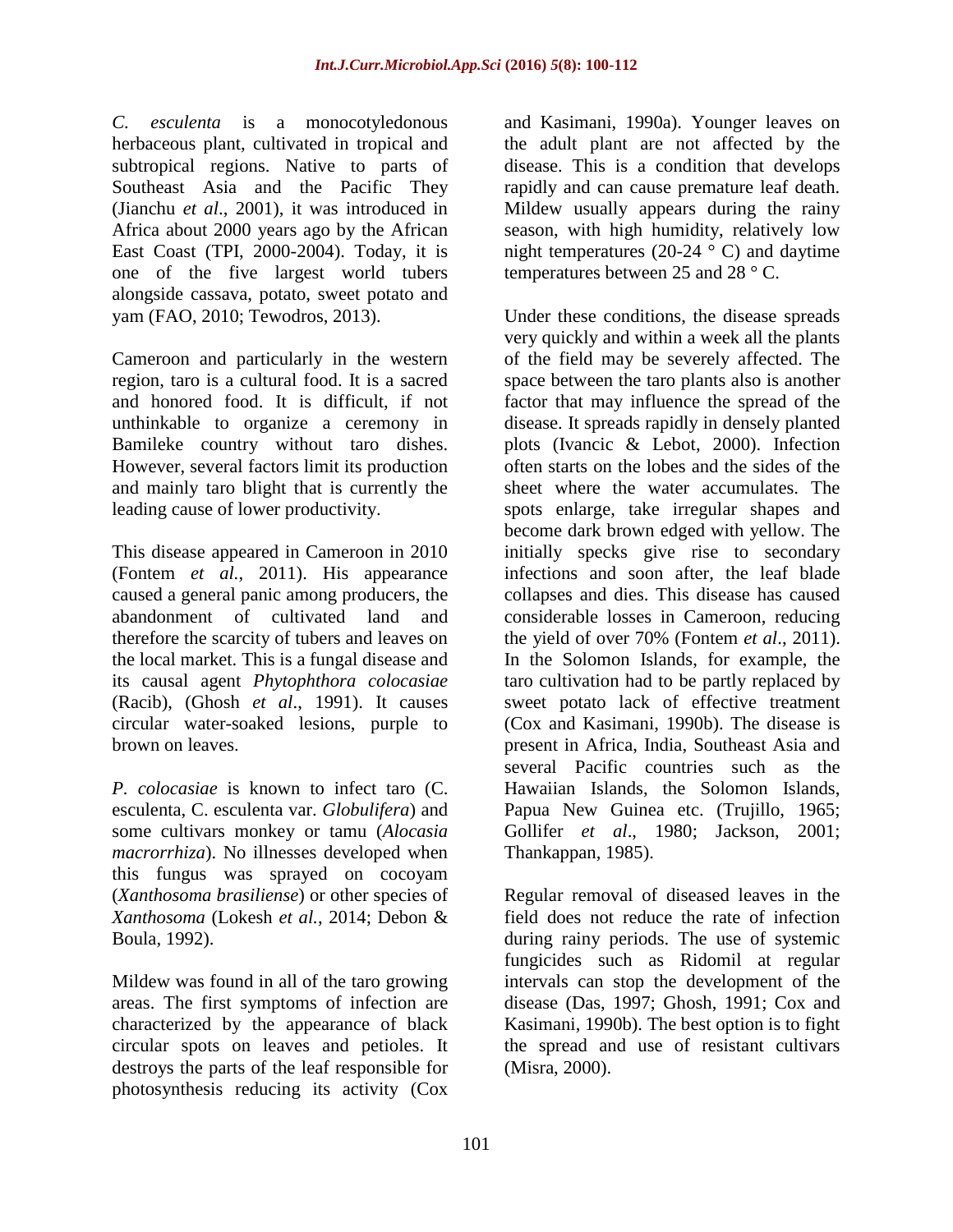Cocoyam is an herbaceous monocot native to South America. The practice of this culture dates of the pre-Columbian era when it was introduced in Africa in the 1840 (Doku, 1980). Its cultivation is widespread and covers the central and South America, Central and West Africa, Oceania, New Caledonia and the South East Asia (Bown, 2000). In Cameroon it is grown from the high western plateau to the low southern forest land.

Cocoyam belongs to the series of superovariées. It is part of the family *Aracea*, subfamily *Colocasioideae*, the *Xanthosoma* genus of nearly 2500 species of which 57 are cultivated (Bown, 2000). The species grown in Cameroon is *Xanthosoma sagittifolium*.

Reproduction is mainly done vegetatively and planting material consists of tubercle fragment or whole tubers (Aguegia *et al*., 2000). Sexual propagation of cocoyam exists, but it is rare. It allows the recombination of genes from different species to create new varieties. From the study of biological characteristics of *P. Colocasiae* we will identify specific traffic patterns, associations and antagonisms of the different strains encountered in Cameroon, to optimize its IPM. Varietal improvement offers genetic control as an alternative to chemical control. To this end, one way conducive to improving taro performance is the creation of varieties resistant to *P. colocasiae* (Monkam *et al.*, 2015; Yared Dagne, 2014).

The overall objective of our study is to contribute to the improvement of the production of taro by reducing losses and damage caused by fungi in general and particularly taro blight. This overall target has been split into several specific objectives include: assessing the fungus attacks on

cocoyam and taro, appreciate the influence of moisture on the level of development of the fungus and evaluate the effectiveness of some fungicides the mushroom.

## **Materials and Methods**

## **Plant material**

The seed used was solely composed of local varieties of taro and cocoyam (red and white). The seedlings were taken in the fields of local producers in the city of Batouri. These seedlings were previously sterilized in an aqueous hypochlorite solution and sodium chloride 2.6% available chlorine for 30 minutes and then rinsed with water before being cultured.

## **Isolation and purification of** *P. Colocasiae*

Infected leaves of the taro blight were collected in the fields of local producers and swept the laboratory of Plant Biology and Physiology, University of Douala, Cameroon. They were cut into fragments of approximately  $2 \text{ mm}^2$  at the level of pathogen growth front before being disinfected superficially in a sodium hypochlorite solution at 5% for 2 min. After three rinses with sterilized distilled water (SDW), the fragments were dried over hydrophilic paper then applied at a rate of four fragments per plate on medium gelled V8 cultivation supplemented with a penicillin compounds antibiotic solution  $(250mg / 1)$ , ampicillin  $(250 mg / 1)$  and nystatin (20 mg / l) (Djeugap *et al*., 2009; Tsopmbeng *et al*., 2012). After three days of incubation in the laboratory at a temperature of 23  $\pm$  1  $\degree$  C, colonies of the pathogen, visible around fragments were picked and subcultured into new petri dishes containing PDA culture medium. This process was repeated several times until obtaining pure cultures of *P. colocasiae* then identified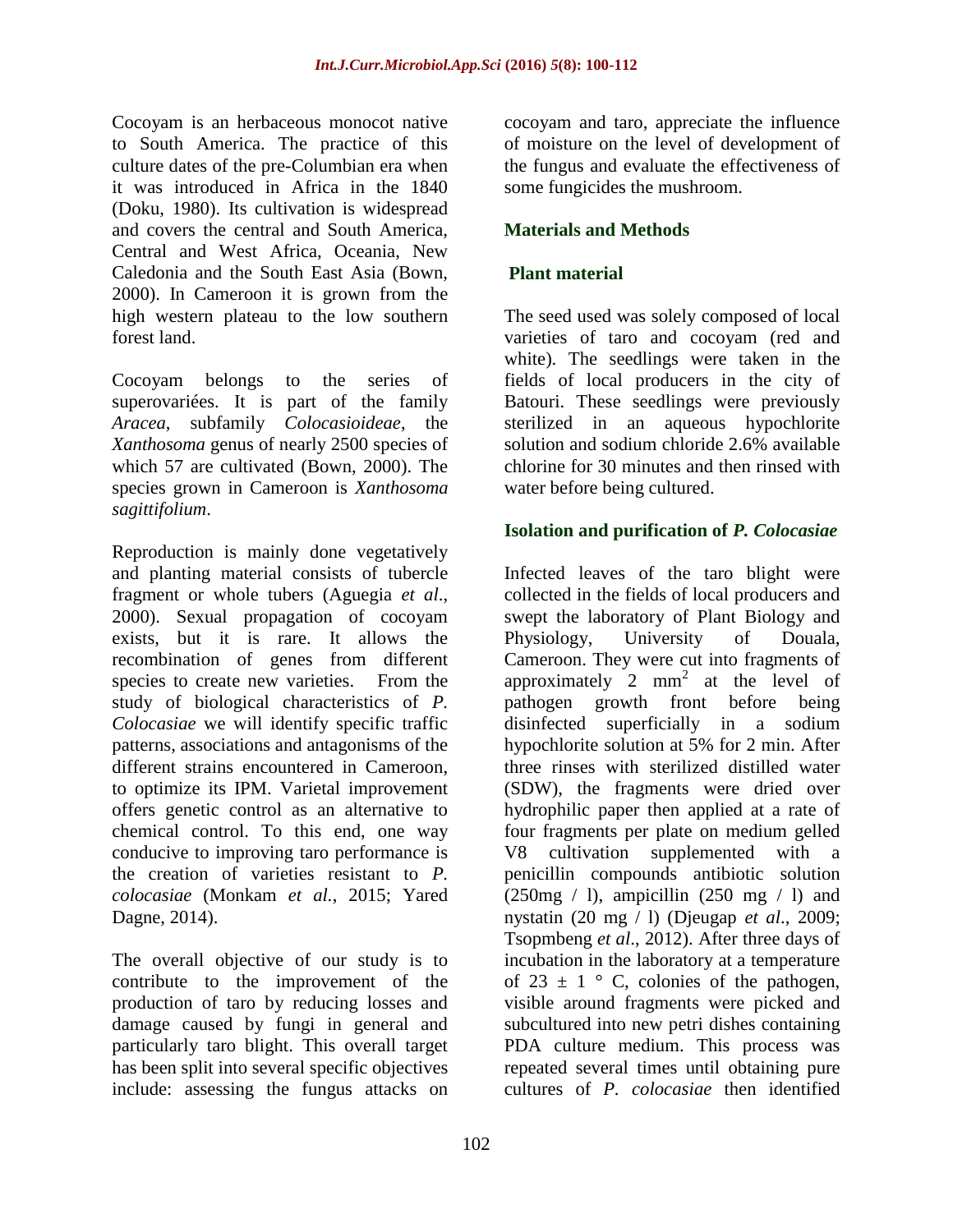under the ordinary microscope based on morphological characteristics of the mycelium (not septate) and fruiting bodies (sporangia) as described by Brooks ( 2005) and Scot *et al.,* (2011).

#### **Experimental set-up**

Four blocks each containing 60 feet (30 feet and 30 feet cocoyam or taro) were set up. After clearing and cleaning of the plot, 10 cm deep holes were drilled within which the seedlings cocoyam and taro were planted. The blocks were then covered with clear plastic, in order to avoid the influence of rainfall (Fig. 1).

## **Layout and principle of the blocks**

To measure the influence of moisture on the development of the disease, four blocks were treated as follows:

- In the third block, cocoyam and taro plants were watered three times a day (morning, afternoon and evening). This watering was done throughout the plant;

- In the second block, the plants were watered twice daily (morning and evening);

- In the first block, the plants were watered once a day while the last block was used as a control and was not watered (Fig. 2).

#### **Plant contamination mode and disease assessment**

Pure cultures of *P. colocasiae* were filed under a sunny day on the young leaves of the taro plants and cocoyam our test allowing contamination.

Fungal diseases symptoms were identified by visual diagnostic. It recognized the presence of the fungus on the plant with

dark brown or green spots present on the leaf rot of leaves and stems ones. The number of plants with these symptoms was recorded all the last three days of the week. Obviously the leaves were no longer counted (Ambang *et al.,* 2016). This allowed us to calculate the incidence of formula Tchoumakov (1990):

 $I = \frac{Number\ of\ discussed\ plants}{Total\ number\ of\ plants} \ge 100$ 

#### **Phytosanitary treatment plants**

To test the efficacy of fungicides against the disease development, twenty plants per block (10 taro and 10 cocoyam) were selected for treatment in Ridomil gold plus 66 wp (60g / kg metalaxyl M and 600g / copper kg d'oxyde) and cacaocobre 50 wg (50% pure copper metal) all are the systemic fungicides.

The solution was obtained by diluting 50 g of each fungicide in 15 liters of drinking water. The treatment is carried out during a quiet time (no wind) and sunny day. These chemical treatments were done once a week and after extraction of diseased leaves. Observations were made regularly to assess the response and behaviour of the treated plants. The experiment lasted 04 months.

#### **Data analysis**

Data was analyzed using the computer program, software analysis system (SAS), which uses the analysis of variance (ANOVA) and the test of Student-Newman-Keuls at 5% to compare the means.

Whenever there was a significant difference between the means, the least significant difference (LSD) method was used to separate them.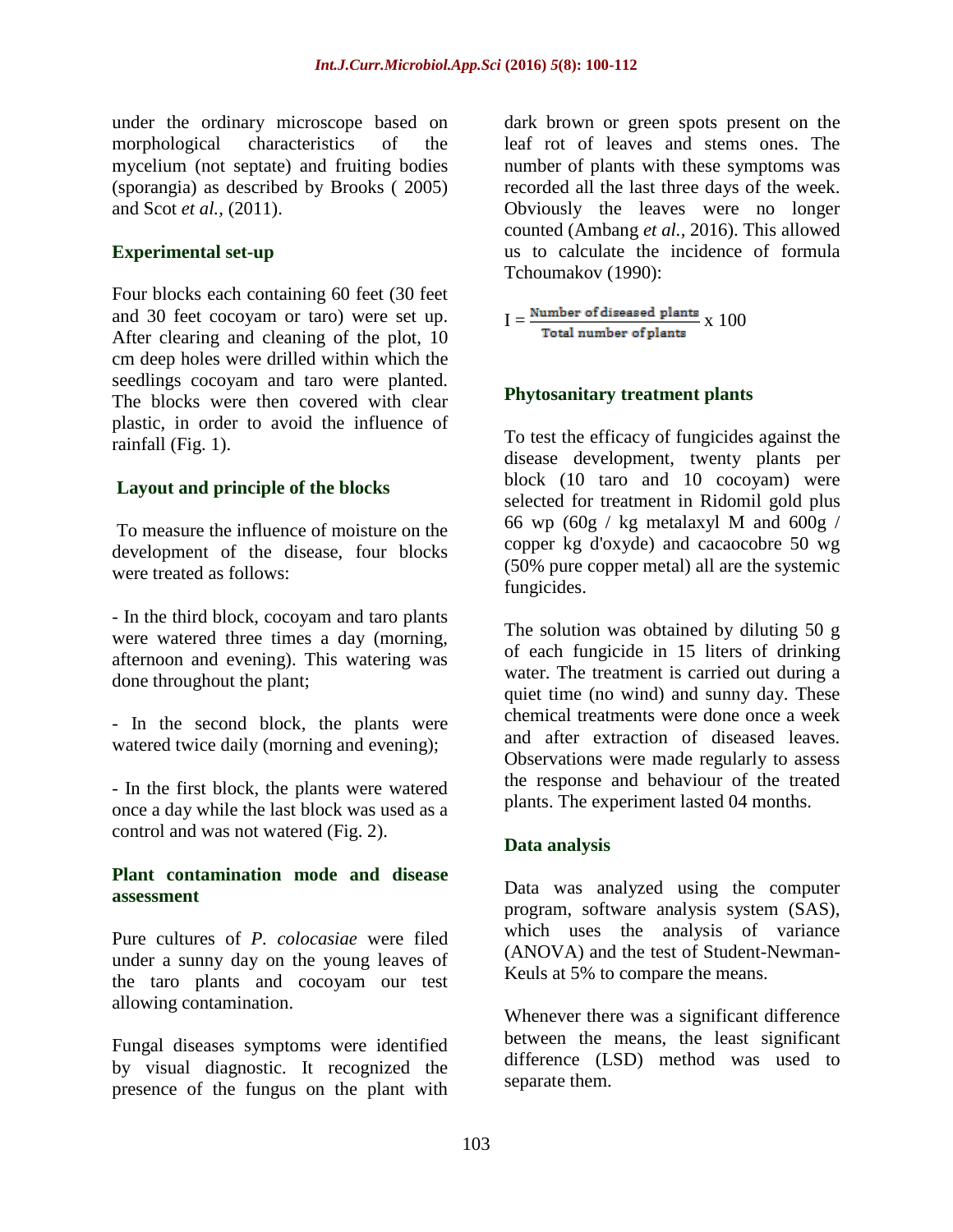#### **Results and Discussion**

#### **Effect of watering frequency**

After infestation of plants and watering, it appears from the results (table 1) that the amount of moisture influences the development of the fungus: 41 cocoyam plants and averagely 60 taro were infested after 3 weeks of watering for block 3 compared to 6 infested plants for the control block. We also find that taro is more susceptible to the fungus *P. colocasia* compared to cocoyam respectively 26/30 and 15/30 infested plants at block 3, 14/30 and 10/30 at block 2. The plants are mostly infected during their first week of growth (20, 13 and 8 respectively for the first, second and third week).

#### **Change in number of infected Taro plant depending on the frequency of watering**

The frequency of watering is highly significant (P  $< 0.05$ ) on the number of infected taro plants. Over watered, the number of infected plants evolves. The fungus has grown significantly in the block 3 (26/30) which was watered three times a day compared to blocks 2 (14/30) and block 1 (6/30) that were sprayed respectively twice and once a day (fig.3).

#### **Change in number of infected cocoyam plant depending on the frequency of watering**

Fig. 4 shows that frequency of watering positively influence the development of the fungus ( $P \le 0.05$ ). However, comparison of average pair wise of Turkey shows no significant difference between the pairs: (block 3, block 2), (Block 3, Block 1), (Block 2, Block 1), (Block 2, control) and (block 1, control), but significant between block 3 and control.

Disease has flourished on the most watered blocks (block No3: 3times / day and block 2:

2 times / day) compared to those who were less watered (block 1: 1 time / day and control 0 time / day).

#### **Changes in the number of infected plants depending on the frequency of watering and plant type interaction**

The fungus attack taro as well as cocoyam, but taro is more sensitive and the difference is significant (P  $<$  05). In block 3, for example, we observed 86.67% of taro plants with 50% of plants against cocoyam and overall 40% of taro plants infected 31.67% against cocoyam (Fig.5).

Whether taro or cocoyam, watering frequency has a positive influence on the development of the fungus ( $P \le 0.05$ ). The disease develops much more on the most watered blocks. The fungus grew much on Block 3 which was washed three times, 41 plants attacked on 60 one percentage 68.33%. Block 2 which was watered twice daily had an attack rate of 40% while the block 1 watered once a day experienced a 25% attack rate and the block controls 10%.

#### **Effectiveness of chemical treatments on the fungus**

After extracting the infected leaves, the plants were treated with ridomil and cacaocobre (systemic fungicides). We found that the average number of plants per week attacked by the fungus was growing 4, 7 and 9 respectively for the first, second and third week after the chemical treatment. By cons we noticed disease stability from the second week for cocoyam; 2 infected plants in an average week (Fig. 6).

It appears from these data that the chemical treatment has not stopped the development of the disease. The fungus continued to expand much on taro plants and less on those of cocoyam.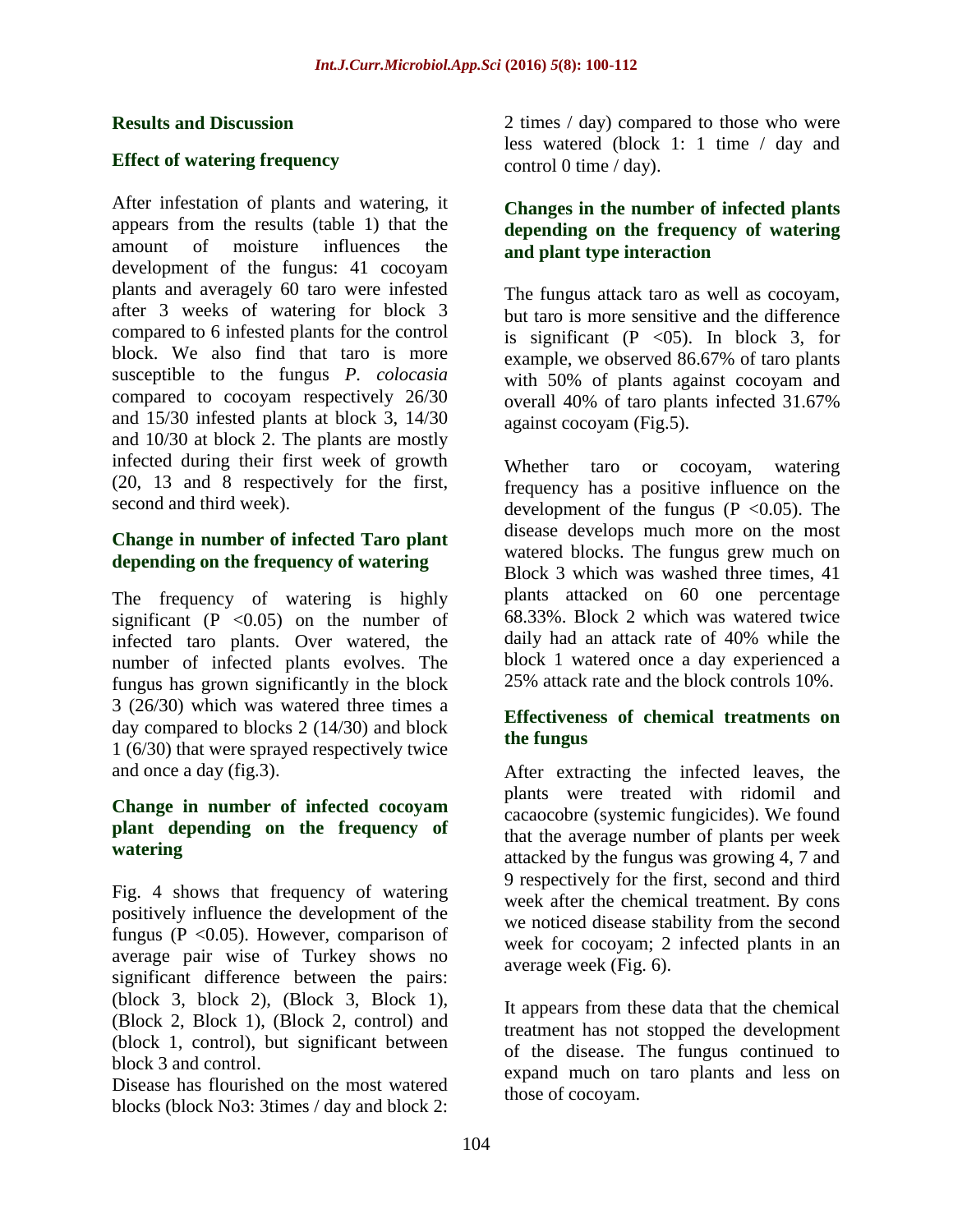On the block who received two waterings a day, we obtained similar results to the block 3 but with less intensity (Fig. 7). By cons, we noticed a stable disease during three weeks in block 1, unlike the blocks 2 and 3. It also notes a relatively high number of cocoyam plants affected by the disease compared to taro (Fig. 8).

Analysis of variance in the average number of infected plants after chemical treatment shows an insignificant effect on the development of the disease  $(P> 0.05)$ . This confirms that the chemical treatment does not influence the development of disease.

The results obtained in this study show that humidity is a factor that influences the development of the fungus *P. colocasiae* (Cox and Kasimani, 1990a).

It is for this reason that the rate of attacks was higher in block 3 watered three times a day; 68.33% compared to the block 2, 1 and control which were 40%, 25% and 10% of attacks. Which is also normal because fungi generally grow best in the presence of moisture. The fungal spores rapidly germinate in the presence of water (Cox and Kasimani, 1990b).

#### **Table.1** Number of plants attacked by species depending watering frequencies in each block

| <b>Block</b>   | watering<br>frequency<br>(times /<br>day) | Species | average number of plants attacked a week after infestation leaves |                |                |                |                         |                |               |                         |                  |                  |                  |                         |                         |
|----------------|-------------------------------------------|---------|-------------------------------------------------------------------|----------------|----------------|----------------|-------------------------|----------------|---------------|-------------------------|------------------|------------------|------------------|-------------------------|-------------------------|
|                |                                           |         | $1st$ week                                                        |                |                |                | 2 <sup>nd</sup><br>week |                |               |                         | $3th$ week       |                  |                  |                         | Total                   |
|                |                                           |         | 5                                                                 | 6              | $\overline{7}$ | X              | 12                      | 13             | 14            | X                       | 19               | 20               | 21               | X                       | average for             |
|                |                                           |         | day                                                               | day            | day            |                | day                     | day            | day           |                         | day              | day              | day              |                         | weeks                   |
| 3              | 3                                         | Taro    | 14                                                                | 13             | 9              | 12             | 8                       |                | 9             | 8                       | 7                | 7                | 4                | 6                       | 26                      |
|                |                                           | cocoyam | 9                                                                 | $\mathcal{I}$  | 8              | 8              | 7                       | 5              | 3             | 5                       | 3                | $\mathfrak{2}$   |                  | $\overline{\mathbf{2}}$ | 15                      |
|                |                                           | total   | 23                                                                | 20             | 17             | 20             | 15                      | 12             | 12            | 13                      | 10               | 9                | 5                | 8                       | 41                      |
| $\overline{2}$ | $\overline{2}$                            | Taro    | 8                                                                 | 6              | 4              | 6              | 5                       | 5              | 5             | 5                       | $\overline{4}$   |                  |                  | 3                       | 14                      |
|                |                                           | cocoyam | 6                                                                 | $\mathcal{I}$  | 2              | 5              | $\overline{2}$          | 2              | 2             | $\mathbf{3}$            |                  |                  | $\overline{0}$   | $\overline{2}$          | 10                      |
|                |                                           | total   | 14                                                                | 13             | 6              | 11             | $\mathcal{I}$           | $\overline{7}$ | $\mathcal{I}$ | 8                       | 5                | $\overline{c}$   |                  | 5                       | 24                      |
|                |                                           | Taro    | 6                                                                 | 4              | 2              | 4              | 3                       | 2              |               | $\overline{2}$          | $\boldsymbol{0}$ | $\mathbf{0}$     | $\mathbf{0}$     | $\bf{0}$                | 6                       |
|                |                                           | cocoyam | $\overline{7}$                                                    | 6              | $\overline{2}$ | 5              | 2                       | 2              | 2             | $\mathbf{2}$            | $\overline{2}$   | 2                | $\overline{2}$   | $\boldsymbol{2}$        | 9                       |
|                |                                           | total   | 13                                                                | 10             | 4              | 9              | 5                       | 4              | 3             | $\overline{\mathbf{4}}$ | 2                | $\overline{c}$   | $\overline{2}$   | $\boldsymbol{2}$        | 15                      |
| Control        | $\Omega$                                  | Taro    | $\overline{4}$                                                    |                | -1             | $\overline{2}$ | $\theta$                | $\Omega$       | $\Omega$      | $\mathbf 0$             | $\theta$         | $\mathbf{0}$     | $\theta$         | $\bf{0}$                | $\overline{2}$          |
|                |                                           | cocoyam | 4                                                                 | 3              | 2              | 3              |                         | $\Omega$       | $\Omega$      | 1                       | $\Omega$         | $\boldsymbol{0}$ | $\Omega$         | $\mathbf{0}$            | $\overline{\mathbf{4}}$ |
|                |                                           | total   | 8                                                                 | $\overline{4}$ | 3              | 5              |                         | $\Omega$       | $\Omega$      | 1                       | $\boldsymbol{0}$ | $\boldsymbol{0}$ | $\boldsymbol{0}$ | $\bf{0}$                | 6                       |
| general total  |                                           |         | 58                                                                | 47             | 30             | 45             | 28                      | 23             | 22            | 26                      | 17               | 13               | 8                | 15                      | 86                      |

#### Fig.1 Block containing plants covered by transparent plastic (F1- ridomil, F2- cacaocobre)





 $F1$  F2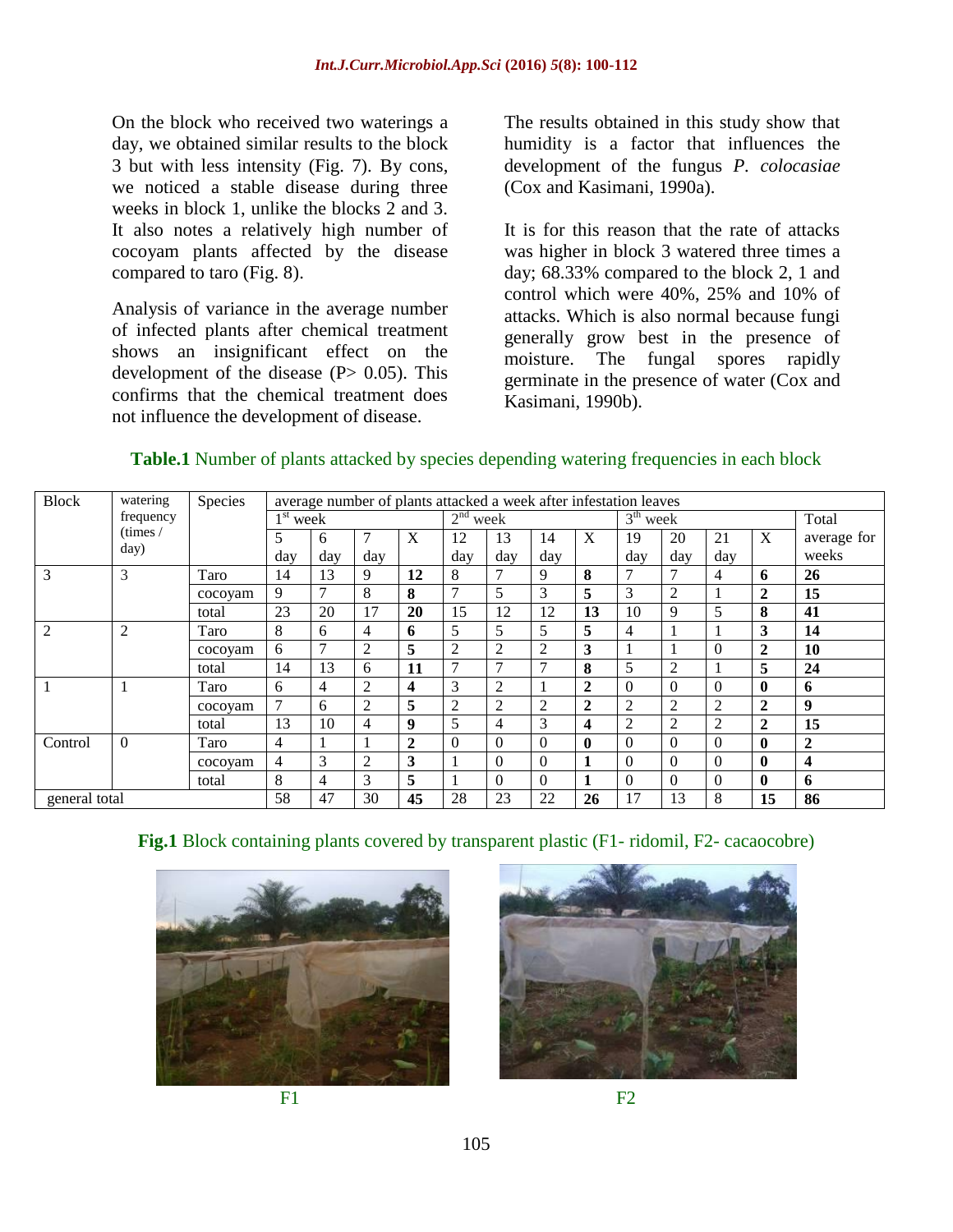

**Fig.2** Experimental design, M- cocoyam, T-taro, F1-ridomil, F2- cacaocobre



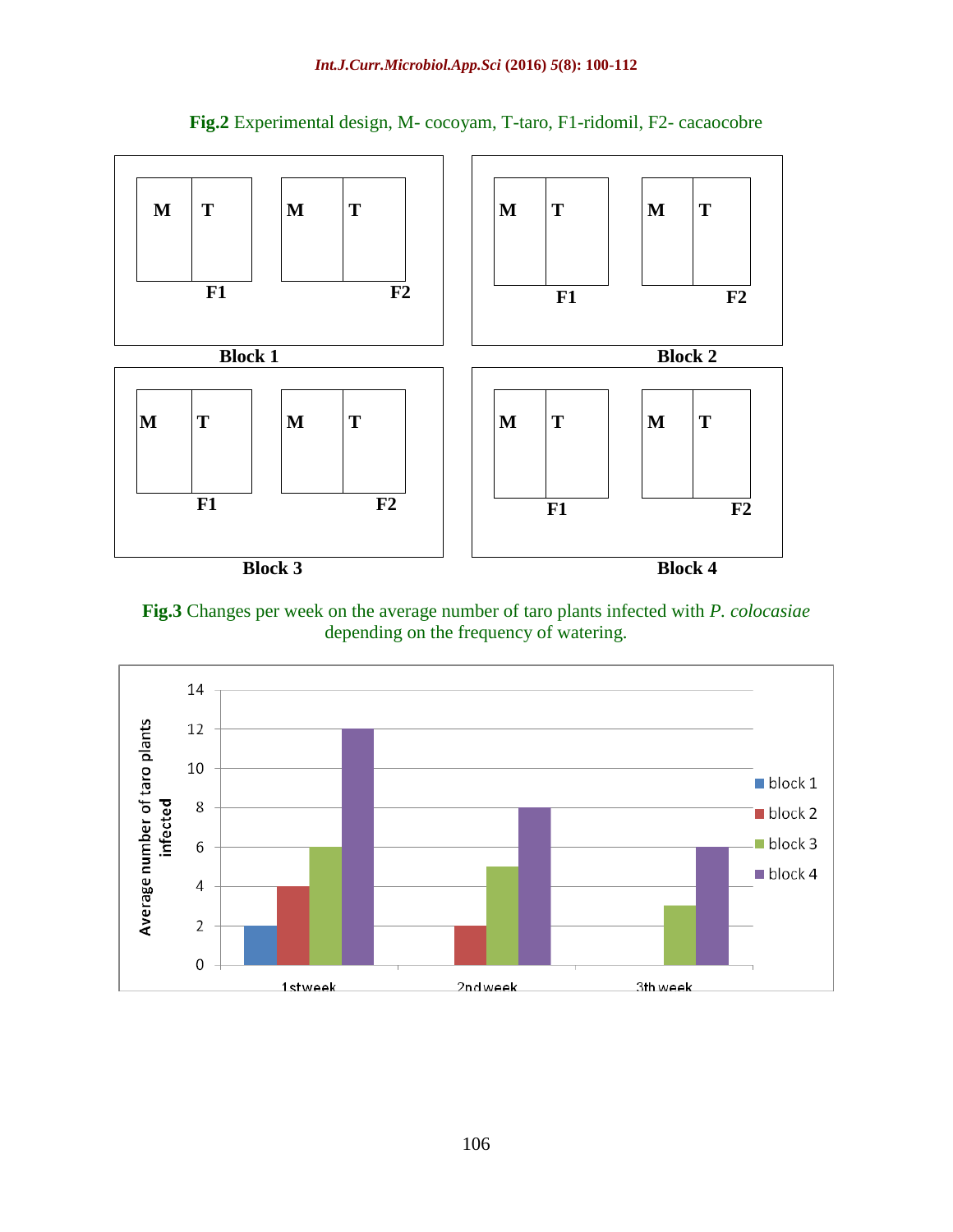

**Fig.4** Changes per week on the average number of cocoyam plants infected with *P. colocasiae* depending on the frequency of watering

**Fig.5** Number of cocoyam and taro plants infected depending on the frequency of watering in each block

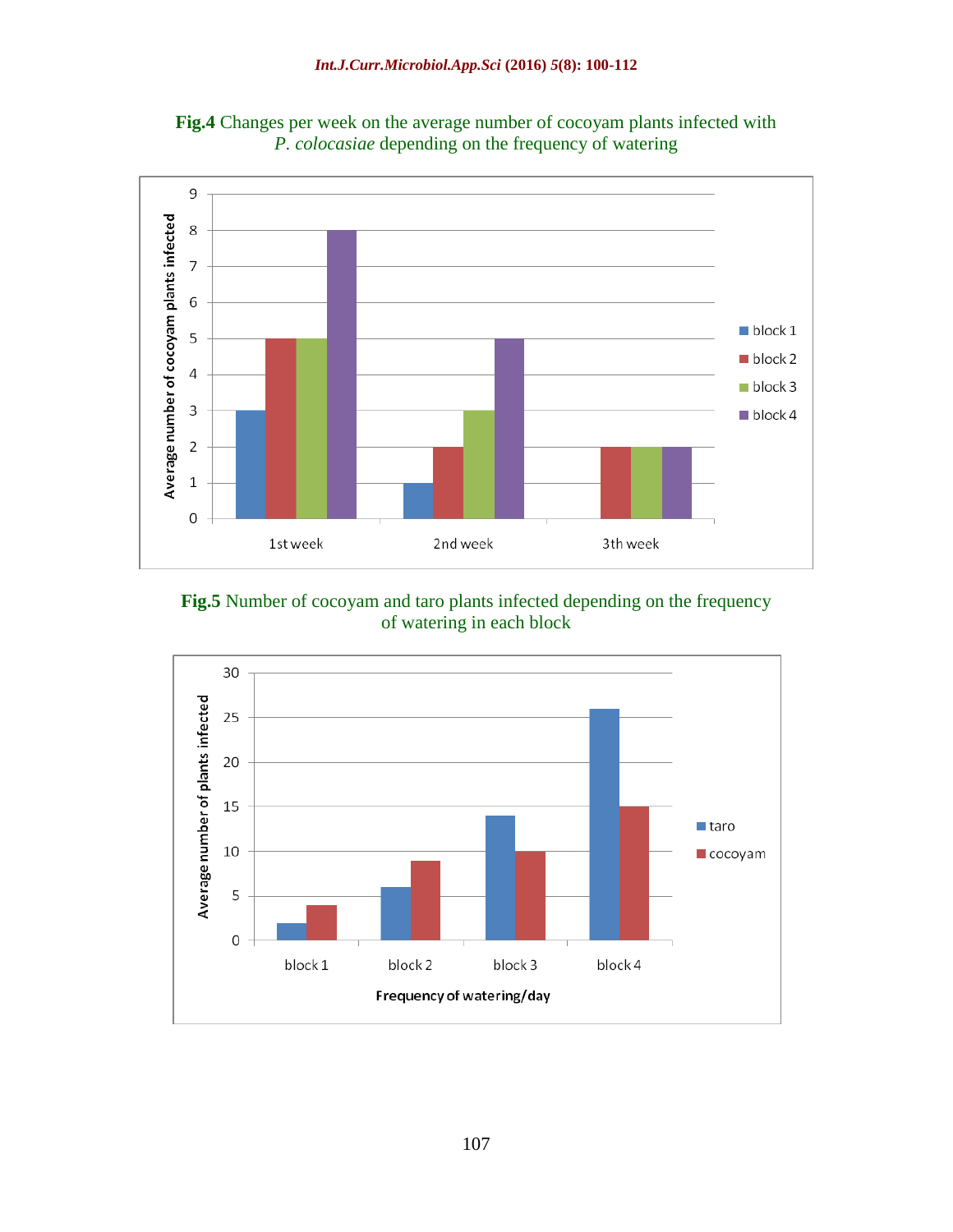

**Fig.6** Effect of chemical treatment on Block 3



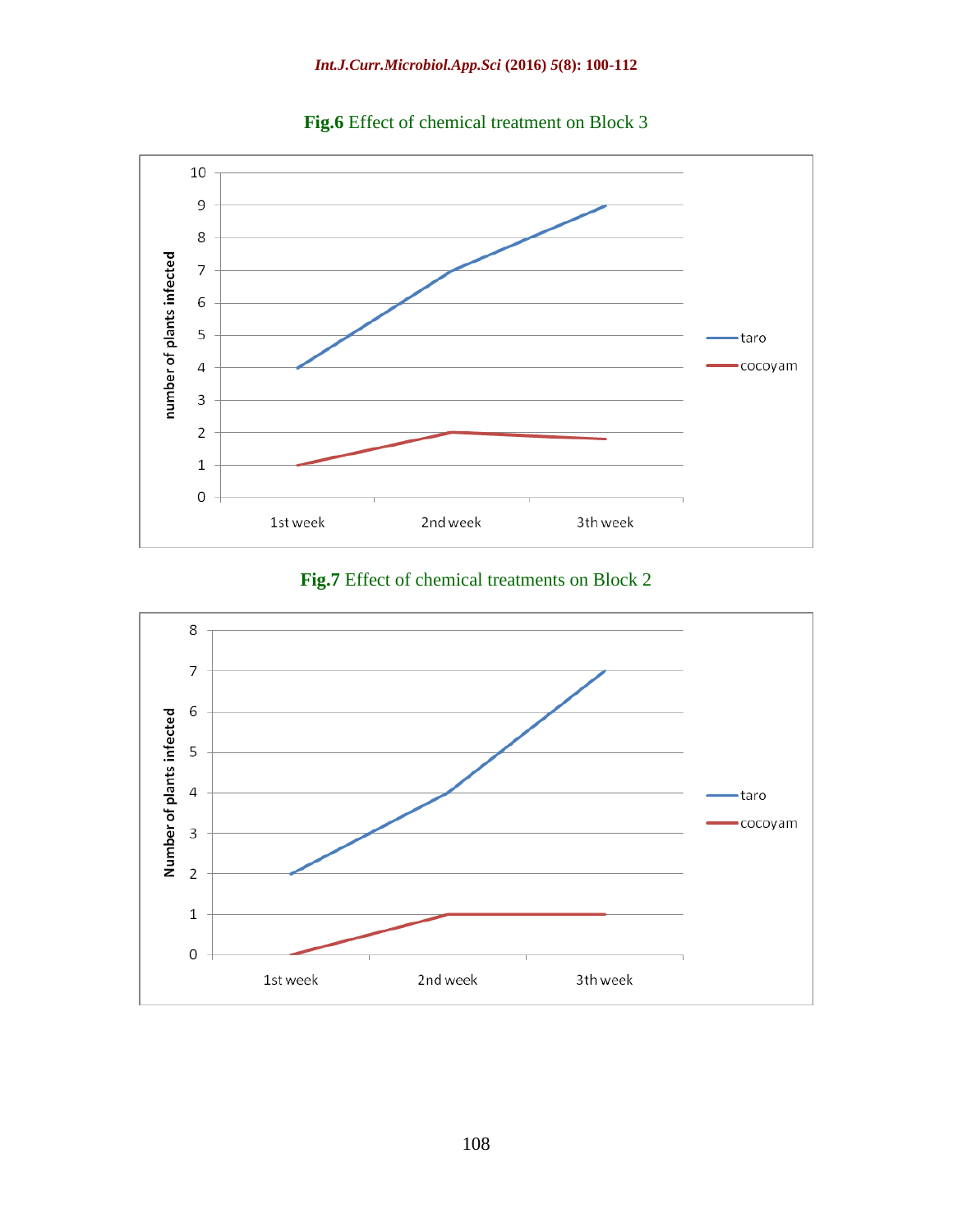



The fungus grows on both the cocoyam and taro. However, most researches show that the fungus causes damage especially on taro leaves (Cox and Kasimani, 1990a; Ivancic and Lebot, 2000) and a recent study in Karnataka in India has revealed no illness when this fungus was sprayed on cocoyam (*Xanthosoma brasiliense*) or other species of *Xanthosoma* (Lokesh *et al*., 2014). But in this study, we found that *P. colocasiae* also develops on the leaves of cocoyam (50% of attacks observed on cocoyam in block 3 against 86.66% for taro and 33.33% in the block 2 against 46.66% for taro). This could be explained by the fact that both plants are from the same family and therefore likely to have the same parasites or else the strain identified in India is genetically different from the one existing in Cameroon. However, statistical analysis of variance revealed that the watering rate has no significant effect on the development of the disease as regards to cocoyam. However, comparison of average pair wise of Turkey shows no significant difference between the

pairs: (block 3, block 2), (Block 3, Block 1), (Block 2, Block 1), (Block 2, control) and (block 1, control) but significant between the block 3 and the control. This means that cocoyam *P. colocasiae* remains less tolerant compared to taro.

The application of fungicides on plants after removal of diseased leaves did not prevent the spread of the disease. According to Anonymous, (2007) no cases of disease caused by *P. colocasiae* were reported on the species of *Xanthosoma* after spraying fungicides. Similarly, Das (1997), Ghosh and Pan (1991), believe that the application of systemic fungicides at regular intervals such as ridomil allows control of the disease. However, we observed in this study despite the extraction of cocoyam leaves the already affected by the disease and after chemical spray plants with ridomil, the fungus has continued its development. The results of the analysis of variances in the number of taro and cocoyam plants infected after chemical treatment confirmed this result,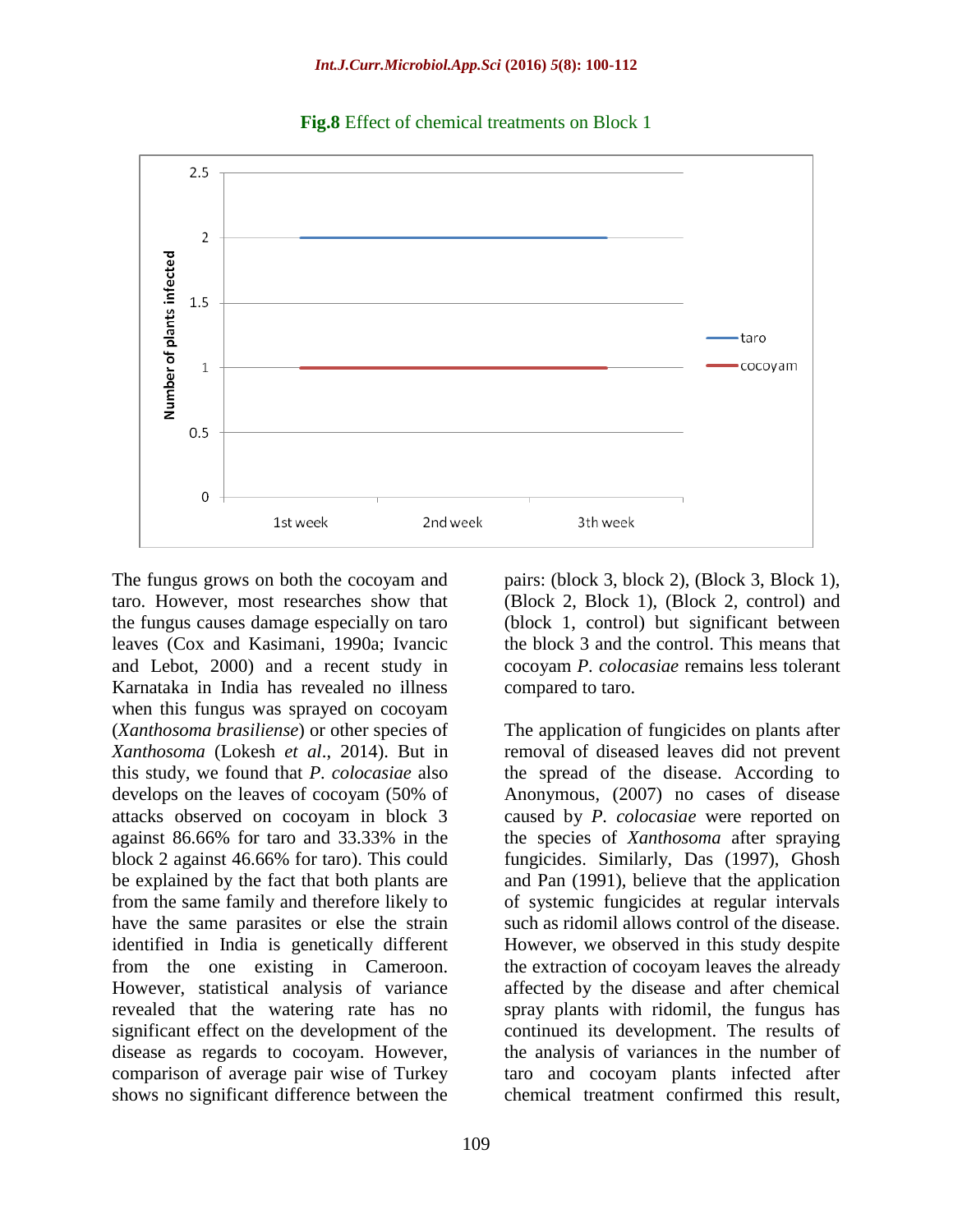since it has not had a significant effect. The ineffectiveness of chemical treatments to stop the development of the fungus could be explained partly by the fact that the fungus *P. colocasiae* have undergone genetic mutations certainly because of the repeated use of these fungicides have therefore developed resistors (Fry, 1982). This has made the fungicide ineffective against this fungus, on the other hand this inefficiency of chemical treatment could also be explained by the fact that the fungus spores would have already been registered on healthy leaves long before the application of systemic fungicides on plants and would have continued their development. It would be desirable for better control of the disease to remove diseased leaves (or just the infected part) at the onset of symptoms to prevent the spread of spores to healthy leaves (Jackson, 2001). Ivancic and Lebot (2000) classified the taro cultivars into three groups based on water needs: the cultivars adapted to well-watered soil, irrigated or the swamps; intermediate cultivars adapted to moderately watered soils; and cultivars adapted to relatively watered soils. We can therefore think that the cultivars used in this study are not very suitable for very watered soils. This would explain the high percentage of diseased plants in the block 3.

In conclusion, the evaluation of the fungus *P. colocasiae* attacks on cocoyam (*Xanthosoma sagitifolium*) and taro (*Colocasia esculenta*), the appreciation of the influence of moisture on the level of development of the fungus and evaluation of effectiveness of some fungicides on the fungus *P. colocasia* are the three areas of research that have been the subject of our study.

The results obtained and presented here show that the fungus attack as well as taro cocoyam but the latter is more sensitive than

cocoyam (40% of attacks against cocoyam 31.67% of attacks on taro). The humidity has a great influence on the development of the fungus. Block 3 which was watered three times a day had more attacks (68.33%) compared to the block 2 (40%), block 1 (25%) and control (10%) respectively watered 2, 1 and 0 times day. This confirms that the humidity favours the development of the fungus. The interaction number of watering and percentage of attacks proved highly significant ( $P \le 5\%$ ). The application of systemic fungicides even after removal of infested parts has not stopped the spread of the disease. The fungus has continued to grow both in taro and in cocoyams.

## **References**

- Agricultural Research and Extension Unit, 2007. Taro *(Colocasia esculenta).* http://portal.areu.mu/modulcs.php'!n ame=Ncw&filecarticle&sid=55. Accessed 04/06/2013.
- Aguegia, F.D.A., Mboua, J.C., Mouen, M., Ndzana, X., Tchuango, M., and Zok, S., 2000. Les plantes à racines et à tubercules en Afrique : une contribution au développement des technologies de récolte et après récolte. *(eds) GTZ Gmbtt*. 385 p.
- Ambang, Z., Mengue1, S., Kosma, P., Asseng, C.C. and Jules Patrice Ngoh, D.J.P. 2016. Assessing the Resistance of Three Tomato Varieties to Bacterial Wilt and Stem Rot. *American J. Experimental Agri.,* 11(3): 1-13.
- Bow, D. 2000. Aroids, plants of the Arum family.  $2<sup>nd</sup>$  edition. Timber press. 392 p.
- Brooks, N., Adger, W.N., Kelly, P.M., 2005. The determinants of vulnerability and adaptive capacity at the national level and the implications for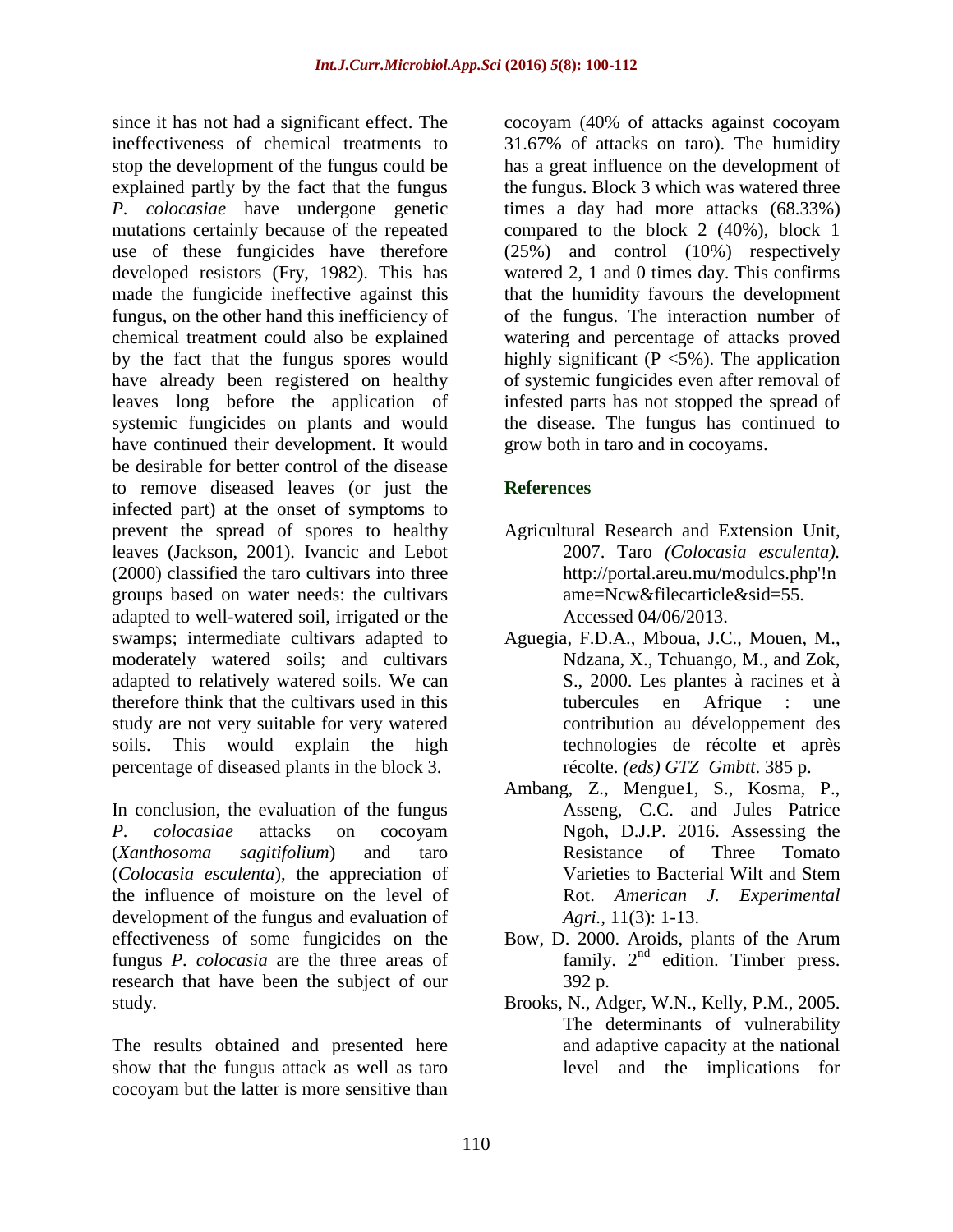adaptation. *Global Environ. Change,* 15: 151-163.

- Cox, P.G., Kasimani C. 1990b. Control of taro leaf blight using metalaxyl: Effect of dose rate and application frequency. Papua New Guinea *J. Agri. Forestry and Fisheries,* 35: 49-55.
- Cox, P.G., Kasimani, C., 1990a. Effect of taro leaf blight on leaf number. Papua New Guinea. *J. Agri. Forestry and Fisheries,* 35: 43-48.
- Das, S.R. 1997. Field efficacy of fungicides for the control of leaf blight disease of taro. *J. Mycol. PI. Pathol.,* 27: 637-338.
- De Bon, H., Boula, R., 1992. Amélioration de la culture du chou caraïbe, *Xanthosoma sagitti-folium* (L.) Schott, à la Martinique. *Agronomie tropicale,* 46(1): 3-11.
- Djeugap, J.F., Fontem, D.A. & Tapondjou, A.L. 2009. Évaluation des milieux de culture pour la croissance de *Phytophthora infestans*, agent causal du mildiou chez la morelle noire. *Biosciences Proceedings*, 15: 85-92.
- Doku, E.V., Terry, E.R., Oduro, K.A., Caveness, F. 1980. Comment faire progresser la recherche sur les taros. *In* : Plantes-racines tropicales: Stratégies de recherches pour les années 1980. Compte rendu du premier symposium triennal sur les plantes-racines de la société internationale pour les plantesracines tropicales-Direction Afrique, du 08-12 septembre 1980. (Eds), Ibadan, Nigéria, pp. 237-241.
- FAO. 2010. Quality declared planting material Protocols and standards for vegetative propagated crops, ISBN 978-92-5- 106425-2 Rome, Italy: 41–48.
- Fontem, D.A., Lienou, J.A., Tsopmbeng, G.R., Megatche, C.J.P., 2011.

Variabilité morphologique et infectivité croisée de *Phytophthora colocasiae*, agent causal du mildiou du taro (*Colocasia esculenta).* Laboratoire de Phytopathologie, Faculté d'Agronomie et des Sciences Agricoles, Université de Dschang, B.P. 208 Dschang, Cameroun.

- Fry, W.E., 1982. Principles of Plant Disease Management. Academic Press, Inc., San Diego, CA.
- Ghosh, S.K. and Pan, S., 1991. Control of leaf blight of taro (*C. Esculenta* L. Schott) caused by *P. Colocasiae* through fungicides and selection of variety. *J. Mycopathol. Res.,* 29: 133-140.
- Gollifer, D.E., Jackson, G.V.H. 1980. Survival of inoculum of the leaf blight fungus *Phytophthora colocasiae* infecting taro, *Colocasiae esculenta* in the Solomon Islands. *Ann. appl. Biol.,* 94: 379-390.
- Ivancic, A*.* and Lebot, V. 2000. The genetics and breeding of taro. Librairie du CIRAD, Montpellier, France. 194 pp.
- Jackson, G.V.H., 2001. *Colocasia esculenta.* Diseases and Pests. Oceania. Secretariat of the pacific community II.
- Jianchu, X., Yang, Y., Yingdong, P.W.G. Ayad and Eyzagủirre, P.B., 2001. The genetic diversity in taro (*Colocasia esculenta* Schott-*Araceae*) in China: An Ethno botanical and genetic approach *Economic Bot.,* 55(1): 14-31.
- Lokesh, M.S., Patil, S.V., Nagesh, N.A., Prashantha, and Chandan, K., 2014. Evaluation of germplasms of *Colocasia esculenta* (L.) Schott and *Xanthosoma sagittifolium* (L.) Schott against leaf blight (